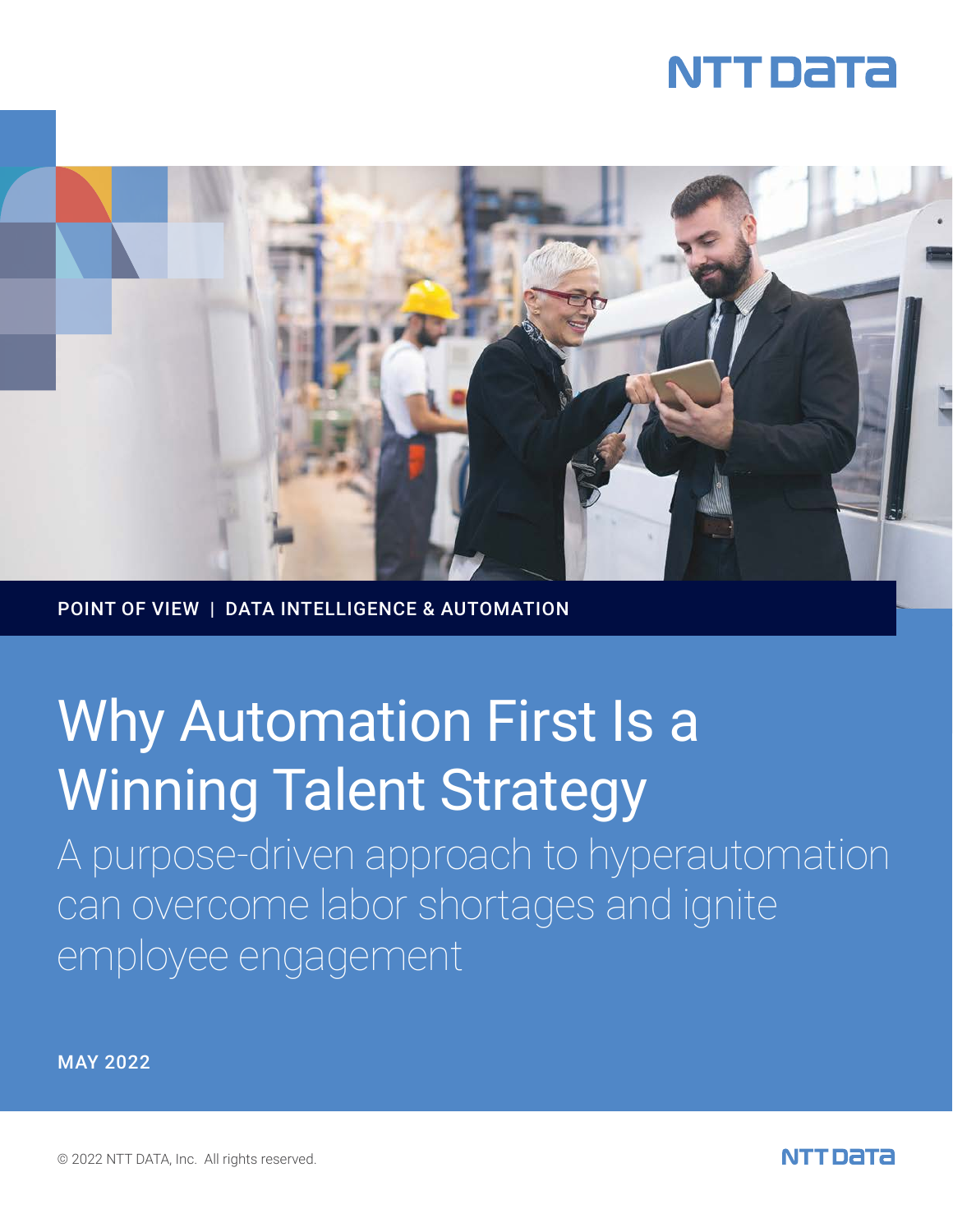NTT DATA Services Point of View | Why Automation First Is a Winning Talent Strategy



## Summary

As the Great Resignation continues, organizations struggling to retain employees and fill vacant positions feel the consequences of those challenges in poor service and declining business performance. But the current situation could also accelerate digital transformation through intelligent automation solutions. By adopting an automationfirst mindset  $-$  a proactive commitment to drive automation throughout the company, wherever it adds value  $$ organizations can leverage technology to overcome worker shortages and create a more satisfying, fulfilling work experience for employees.

If companies think the Great Resignation has run its course, they might want to review the latest research. According to U.S. Bureau of Labor and Statistics (BLS) data released in February 2022, 4.3 million Americans voluntarily quit their jobs in December 2021, only a slight decline from the record set the month before.<sup>1</sup> It marked the sixth straight month of more than 4 million resignations, by far the most pronounced trend since the BLS began the survey in  $2000<sup>2</sup>$  And the problem isn't limited to the United States; one study of 9 million employee records across 4,000 global companies found that resignations rose 20% in 2021.<sup>3</sup> What's more, some studies suggest the mass exodus is likely to continue through 2022. A Joblist survey (released in January 2022) of 20,000 people found that 68% of employed workers said they plan to leave their jobs in the next year.<sup>4</sup>

Explanations for the Great Resignation vary, from workers reevaluating their life choices amid the ongoing pandemic to those simply capitalizing on the job seeker's market to land better pay and benefits. What's clear is that organizations in every industry struggle to maintain performance standards as unfilled positions and high turnover create a dearth of fully trained and experienced employees. For many customers, daily life makes the consequences of the labor shortage readily apparent in longer wait times,

unavailable products and subpar service from untrained or burned-out workers, among other problems.

While the past two years have created unprecedented challenges for most organizations, there's a silver lining: an opportunity to accelerate digital transformation initiatives. Specifically, intelligent automation solutions to help companies overcome staffing shortages and not only return their business performance to prepandemic levels but make it better than ever. With every company under pressure to do more with less, automation can potentially handle thousands of repetitive processes with no human intervention, improving the speed and quality of service at lower costs. At the same time, freeing employees from mundane, unenjoyable tasks can improve their work experience, foster greater long-term retention and engagement, and even lead to rewarding new career fields.

Organizations of all kinds are already pivoting to automate IT, customer service, human resources, finance and marketing tasks. The potential use cases are limitless. However, realizing the game-changing benefits of widespread automation may require a mindset change. Companies must begin to think in terms of an automation-first approach, a proactive and holistic commitment to adopting automation wherever it adds value.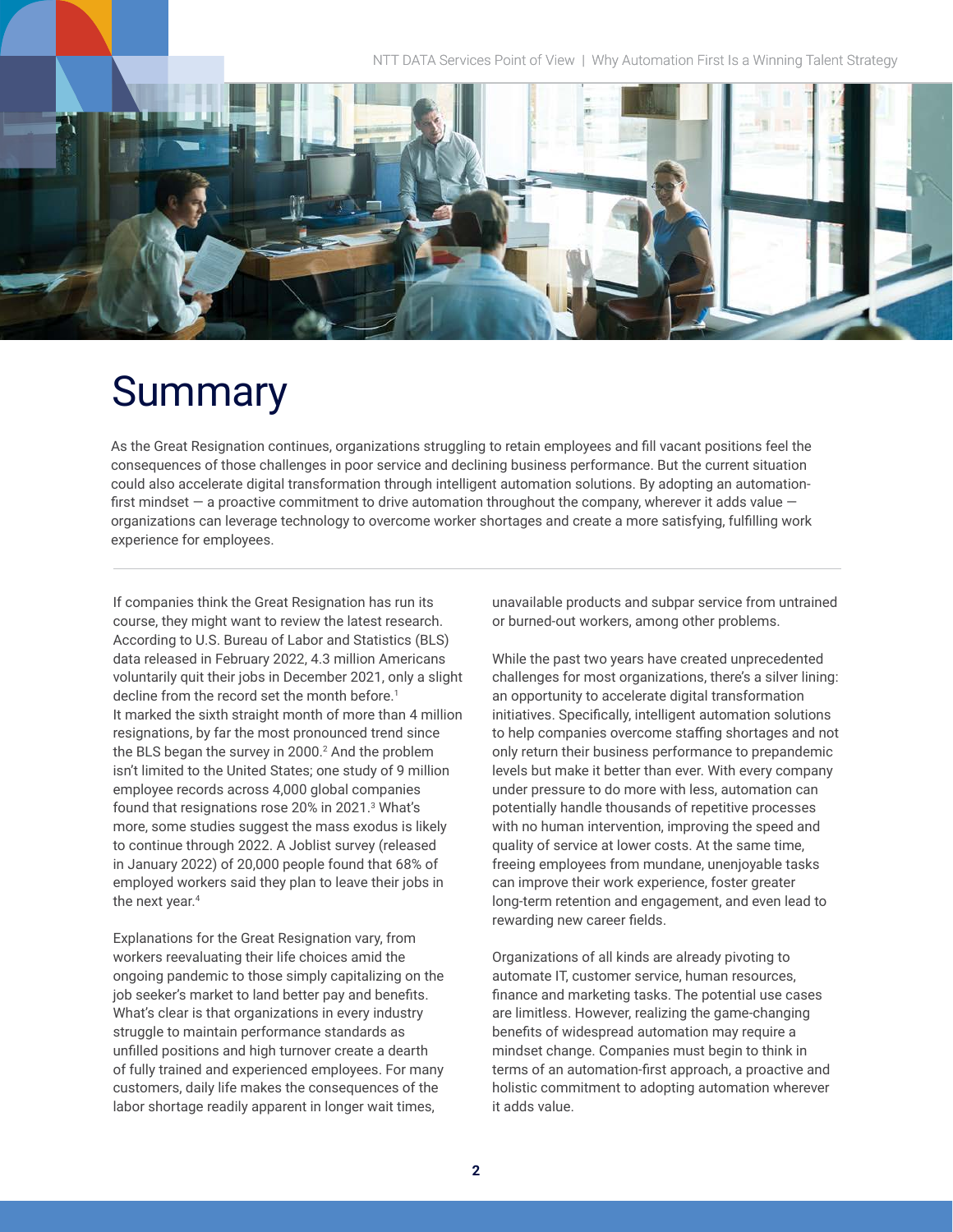## Understanding the automation-first approach

Automating basic tasks has slowly been taking hold in the business world for at least 10 years. While many organizations have had some success with basic automation, most are still far from a state of intelligent automation maturity. That could be because they've implemented automation only sporadically, in isolated cases with limited impact, or because the automation they've tried hasn't helped as much as they envisioned. It may also be because they're automating processes that were bad to begin with and that the automation is simply producing bad results more efficiently. Additionally, most companies only automate certain processes after it becomes painfully apparent it needs to be done.

An automaton-first mindset is the antithesis of this piecemeal, misguided, reactive approach. To think automaton first is to wholeheartedly embrace the idea that intelligent automation is the way of the future and promote a company-wide strategy to implement automation in all the right places, as often as possible.

At the heart of the automation-first mindset is the concept of hyperautomation. Simply put, hyperautomation means anything that can be automated should be automated (provided, of course, that automation adds some measurable value to the process). Rather than stopping at the automation of a single task, hyperautomation connects multiple technologies to achieve end-to-end automation of a multi-step function. Imagine baking bread. Automation might take over the simple task of kneading the dough, whereas hyperautomation would measure and mix the ingredients, knead the dough, pop it in a preheated oven, set a timer and later remove a perfectly baked loaf.

Automation first takes the idea of hyperautomation even further, proposing that organizations should not just automate everything they can, but do it proactively and systematically. Rather than wait until employee shortages or poor performance make automation imperative, companies should search for opportunities to get ahead of the curve and automate even the things that don't seem problematic today. In other words, when it comes to optimizing business processes, automation should become the rule, not the exception.

### Beyond the basics: Intelligent automation

Intelligent automation is the application of artificial intelligence (AI) and other automation technologies with traditional process or rules-based tools like robotic process automation (RPA) and workflow. The addition of natural language processing (NLP), optical character recognition (OCR) and machine learning (ML) enables organizations to move beyond simple tasked-based automation and into end-to-end automation of complex processes and autonomous decision-making capabilities.

An automation-first approach must be embraced at the leadership level, championed and funded as a core strategy throughout the organization. As the business becomes less dependent on human labor to perform low-skill work, it becomes more resilient against workforce availability issues and can perform more consistently. And as prolific automation takes more mundane chores off employees' to-do lists, what remains is a more engaging and rewarding work experience.

Although automation may remove people from some aspects of the operation, a need will always exist for human oversight to ensure automated tools perform as expected. Automation that takes over jobs in one area may also create new jobs in other areas. For example, companies with more advanced automation capabilities often find opportunities to upskill/reskill workers to train AI programs, develop additional automation bots or serve as managers of the new hybrid workforce. The net result of automation doesn't have to be fewer employees; it can be a higher percentage of high-quality jobs.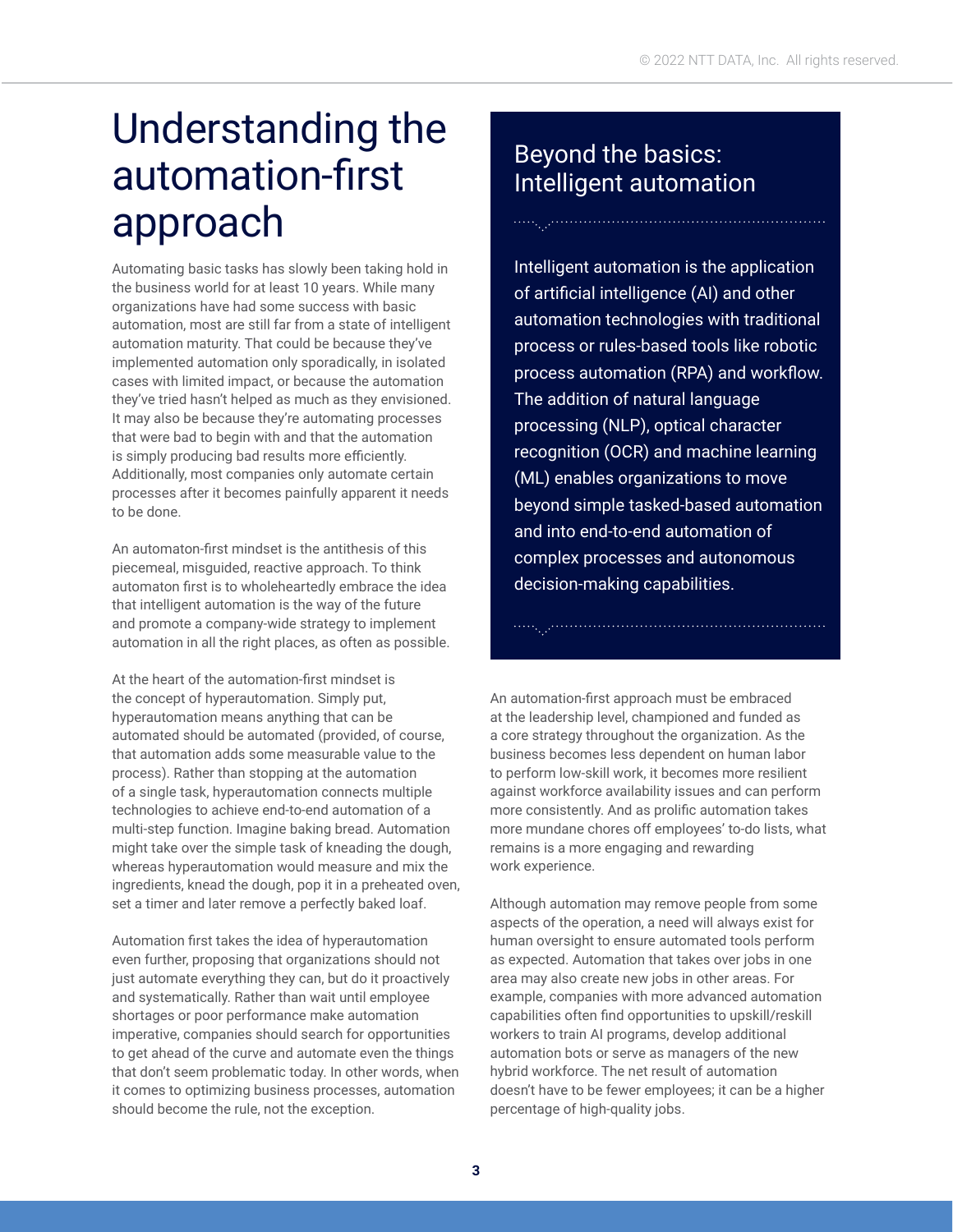## Why the time is now

The case for scaling automation across the enterprise has never been stronger, even before taking the Great Resignation into account. Three related trends encapsulate the key drivers for adopting an automation-first approach:

### **1. Competitors are moving faster.**

Digital transformation is no longer an aspirational vision to pursue in the future; it's an absolute necessity for enterprises to compete in the modern world. For years, leading companies in every industry have harnessed technology to streamline business processes and become more agile. Automation is undoubtedly a critical part of the equation.

Younger digital-native companies use speed and efficiency to aggressively capture market share from industry incumbents. Because they've been automating since day one. Companies slow to adapt risk being left behind.

### **2. Customer expectations are higher.**

As businesses leverage technology to work smarter and faster, they can offer customers (whether consumers or business-to-business clients) a heightened level of service. In turn, customers now expect instant access to information and convenient, on-demand digital experiences — much of which automation powers — and they demand it from the businesses they frequent.

### **3. Employee priorities have changed.**

A culture shift has taken hold, especially among the knowledge workforce, as younger generations focus less on compensation and more on the overall quality of life their career provides.<sup>5</sup> Highly qualified employees look for enriching and fulfilling work experiences that tedious, repetitive drudgework can't offer. Automating many of these monotonous tasks makes work more satisfying.

Equally important, today's tech-savvy employees expect tremendous flexibility  $-$  the freedom to work from anywhere and still easily access the data and services they need to do their jobs. These capabilities have only become more critical during the pandemic. Automating certain aspects of the employee experience, such as onboarding and IT support, can help prevent common frustrations and boost productivity among a distributed workforce.

These three factors were in play before workers began leaving their jobs in droves. The Great Resignation exacerbated these challenges and created a heightened urgency for companies to automate everything possible.

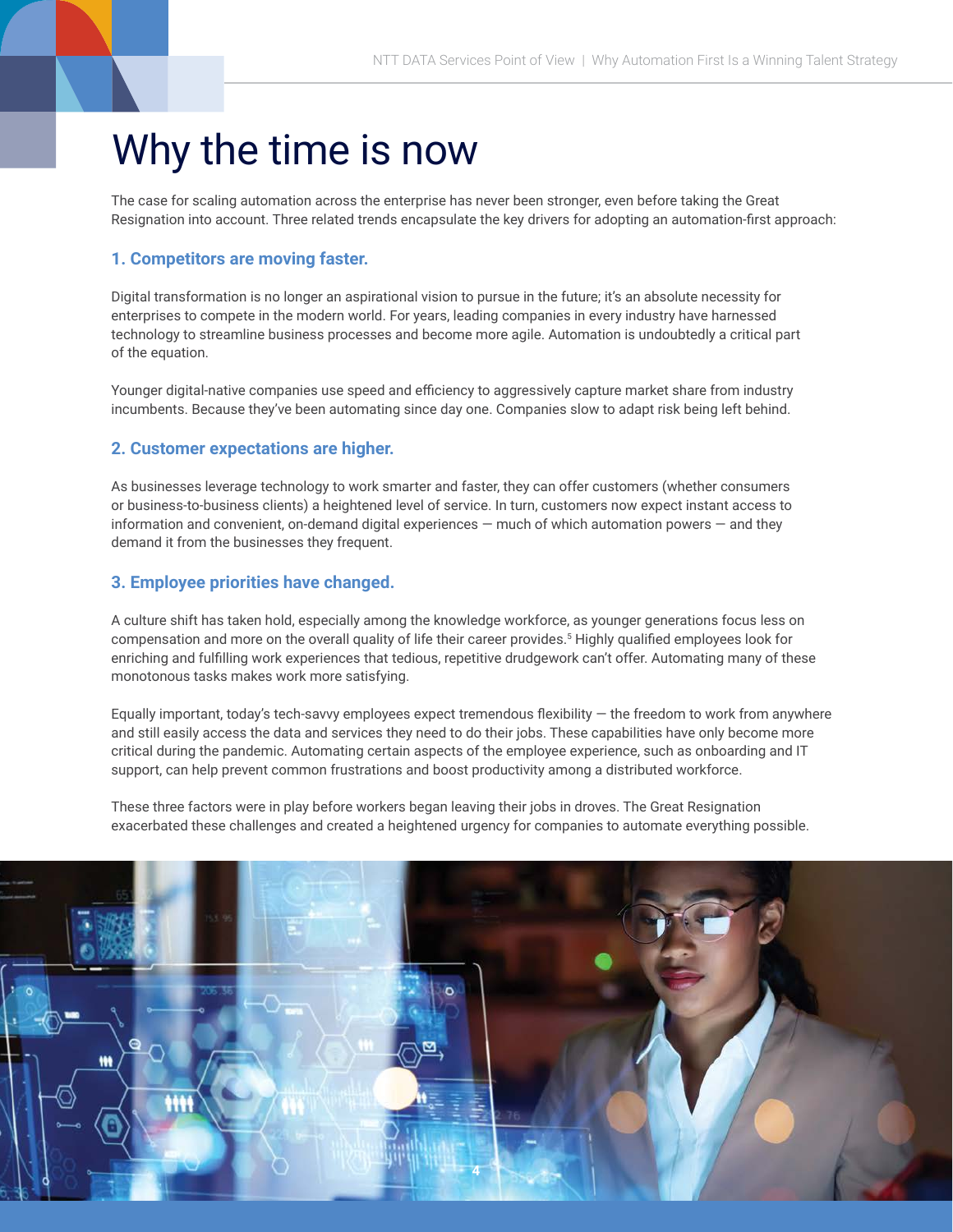### The broad benefits of automation

In any market condition, an automationfirst approach can help organizations achieve both quantitative and qualitative improvements in many areas:

#### • Productivity.

Automated programs handle repetitive tasks much faster than people can and they work 24x7, freeing employees to tackle higherlevel work.

### • Accuracy and quality.

Reducing dependence on manual data entry equates to fewer errors, less rework and better business results.

#### • Lower costs.

Automation may give organizations the option of maintaining a leaner workforce, saving not only wages but benefits, training, real estate, technology support and other related costs of employment.

#### • Business resiliency.

Automated systems greatly enhance a business' ability to continue operating and serving customers effectively in the face of unexpected circumstances.

### • Enhanced employee experience and retention.

By taking over time-consuming and mundane tasks, automation can help employees focus on more cognitive work and achieve a better work-life balance.

### • Customer satisfaction.

Automated solutions, such as virtual agents and chatbots, can solve many customer issues immediately. At the same time, a more engaged workforce is empowered to deliver top-notch service when a human touch is needed.

### Automation in action: Four common use cases

Opportunities to automate business processes are everywhere. Nearly every sizeable organization needs to compile and decipher data, complete and route documents, resolve routine issues, and answer basic questions from customers and employees. In many cases, one or a combination of automation technologies can perform these tasks. RPA, for example, is a computer program written to complete tasks like fetching information from designated sources and filling out forms. Virtual agents and chatbots can use AI and NLP to answer questions and complete transactions. Self-service tools can enable customers and employees to handle tasks themselves (supported by automation in the background) that used to require support staff.

Traditionally paperwork-laden industries, such as insurance, healthcare, banking and finance, are rife with tasks that beg to be automated, but the benefits can extend to almost any type of business. The following are a few common applications:

- **• Document processing:** Insurance claims processes, whether in property insurance or healthcare, are notoriously tedious for agents who must gather the data, complete forms and route information to designated parties. Many of these tasks can be assigned to RPA bots. For example, NTT DATA helps clients implement intelligent document processing solutions that use AI and NLP to extract data (both structured and unstructured) from various forms and contract documents, and then route the data to RPA bots working on upstream or downstream tasks. A small number of agents can monitor the process and handle any special exceptions where human intervention may be necessary.
- **• Customer service:** Inbound call centers and other service-oriented jobs are areas where the pandemic and Great Resignation have had a severe negative impact on job satisfaction and service metrics. Connecting overworked, under-trained, ill-equipped agents with frustrated customers is a recipe for disaster. But virtual agents and chatbots can help reduce the burden by solving many customer issues with no human intervention or wait time. Automation also helps human agents work more efficiently.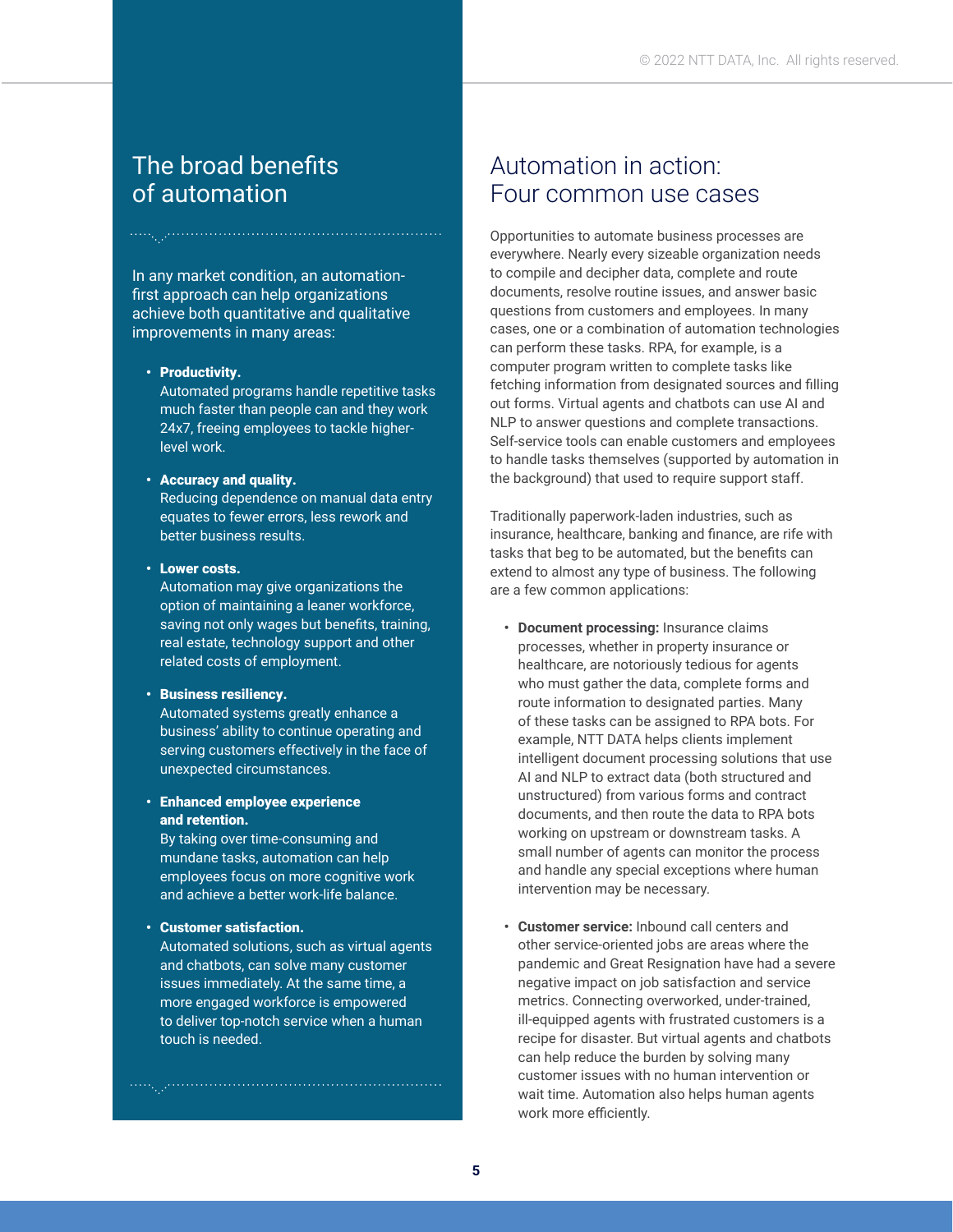A recent report from research firm Everest Group sums up the need for customer service automation perfectly: "To improve the agent experience, companies need to invest in the right digital solutions to ensure that their workforces are capable of delivering next-generation customer experience. Tools and technologies that help eliminate transactional or manually intensive activities are a crucial part of overall agent experience as they improve productivity and allow agents to focus on more judgement-intensive and complex activities."6

- **• IT support:** Workplace technology professionals at the typical company are often inundated with low-level support tasks that divert their attention from larger issues. Onboarding a new employee, for example, might entail setting up the employee's profile, assigning a device and granting system access privileges — all excellent candidates for automation. The same goes for routine support matters throughout the employee lifecycle, such as renewing credentials, provisioning new software and issuing security patches. All can be automated, saving IT staff valuable time better spent on more strategic activities.
- **• Software development:** In the past, certain developers might have been charged with the lone task of manually testing new software. Today, thanks to automated tools that help build and test software, integrated with progressive ways of working like DevOps, a single developer might oversee an entire pipeline of software engineering. The organization gains the coveted agility to launch new products and upgrades faster, staying a step ahead of the competition.

These are only a few ways organizations can put automation to good use. And while most modern organizations already employ automation in some of these areas, few have mastered the ability to do all of them well. Bringing the benefits of automation to every corner of the company  $-$  driven by a central commitment to maximize efficiency through technology — is what the automaton-first mindset is all about.

### At NTT DATA, automation hits close to home

Today, NTT DATA advocates for hyperautomation to our clients, but the automation-first approach originated as an internal initiative. More than a decade ago, our business process outsourcing team challenged members to use automation wherever possible to deliver faster, higher quality service to clients. Since then, automation first has become a companywide mantra to drive efficiency through everything we do. The automation solutions and expertise we've developed in-house, we now put to work to benefit our clients. Here are several examples:

- Our AVATAR solution uses automation to create new RPA bots. The program captures video of a person performing a certain task on a desktop, uses that video to learn the steps in the process, and then generates a bot script to perform the task automatically.
- Cognitive AI Trainer automates the process of training AI for use in virtual agents or chatbots. Instead of human data scientists and linguists manually entering thousands of phrases for the virtual agent to learn, Cognitive AI Trainer does the job automatically.
- Our Bot Converter technology enables companies to easily switch from one RPA platform to another without scrapping and rebuilding existing bots. Automating the conversion process saves untold hours of expensive software development time.
- Emotion-Centric Observations (ECO) enables users to provide real-time feedback about their experience with an application as they use it. ECO helps development teams forgo time-consuming and expensive focus groups, and the timely and specific input it gathers is far more valuable than users trying to recall their experience after it happens.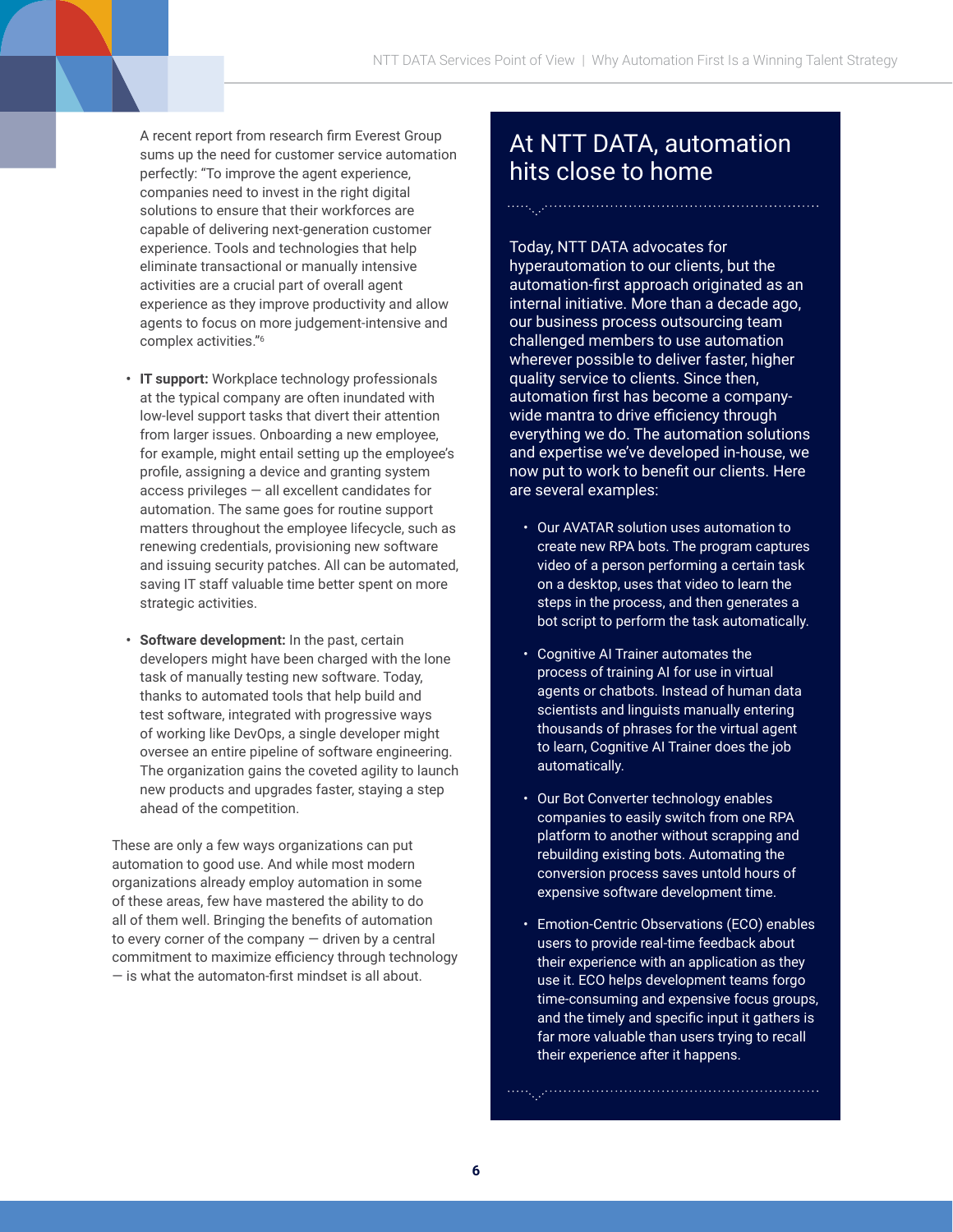## Bringing automation first to life

010101010001101 0101010101

10101001010 1010 01010

10 00011 00 0010 01010

00 1  $10$ 

 $011$ Ť0. 01010

 $\ddot{\mathbf{0}}$ 

 $\overline{0}$ 

 $\circ$ 

J.  $\mathbf{0}$ 00 0  $011$ 

 $\theta$  $\alpha$  $01$ 1010

 $\overline{0}$ 

 $01$ 

 $01$ 

 $00$ 

011 10 00011 00 0010 01010 010 10101001010 1010 01010 οιοιοισίοσοι τοι στοσιριστ TOTOTIONS TOTOTODOTION

 $\overline{0}$ 

 $011$  $0<sub>0</sub>$ 

 $011$ 100

 $10<sub>10</sub>$ 11110

00 0 010

H  $101$ 

0 01 11010

0 01 11010

1 10 01010 01 0101 01001

10 01010

 $001$ 

 $00$ 

 $\overline{a}$ 

 $01$ 

 $01$ 

П  $1001$ 

 $10$  $01$  $1001$  $\overline{0}$ 

10 01 1101

10 01 0100

 $0.101010$ 

10 TT 1111

01 10 0101

 $1001$  $1001$ 

0011

1010

01 0101

01 0 01

 $01$ 

 $10$ 

00  $\bullet$ 011

01

 $00<sub>o</sub>$  $0.010$ 

01

 $0<sub>01</sub>$ 

 $001$ 

 $001$ 

01001

01010

11010

1010

1110

010

101

100

001

 $10$  $\mathbf{0}$ 

010

d11

01

10

10

10 01 0011

 $10$ 

10  $|01|$  $1101$ 

 $\overline{0}$ 

01

no

01 1010

10 01

 $|01|$  $q$ 100

 $\overline{01}$ 10

> 10  $0<sup>1</sup>$  1

10 0101

 $1111$ 

1010

1001 Ò

> As experienced business leaders know, it's all too easy to make grand pronouncements about the company's technology vision, only to watch good ideas dry up as indecision and bureaucracy prevent any meaningful progress. So, how can companies truly achieve an automation-first mentality and execute real-world projects that move the organization toward widespread automation maturity? NTT DATA recommends starting with the following four considerations:

### **1. Establish an automation center of excellence (COE) and governance program.**

To graduate from one-off automation projects to a more coordinated cross-functional effort, companies need a COE and an enterprise-wide governance framework to guide their actions. A COE brings together representatives from different groups across the organization, so they can align on the strategic goals for automation and how to apply specific tools to help meet those goals in an orderly way. The COE manages the governance program, which helps the company keep automation initiatives in check and avoid critical mistakes. For example, governance rules might keep an automation project from accidentally creating a security risk or breaking some overlapping process. The governance framework may also outline approved procedures for talent, change and demand management, as well as performance monitoring. With a strong COE and governance framework backed by upper management, a company can move forward with confidence, knowing that automation projects add value and build resiliency while not inviting more risk.

### **2. Align hyperautomation initiatives with business objectives.**

With a COE and overarching strategy in place, companies must take time to identify specific business objectives that can benefit from automation. While the automation-first concept advocates the widespread use of automation, it's important to acknowledge that it's not always the answer for everything. Objective, measurable data should help companies prove that automation will make some meaningful positive impact, be it through cost, productivity, quality or other metrics. In other words, they should avoid the temptation to automate for the sake of automation

### **3. Make strategic investments in multiple technologies.**

Automation isn't a technology, per se, but a capability enabled by various technologies. For example, an organization may start its automation journey with an RPA bot that assumes control of one simple task. Extending the reach of automation across an entire business process, however, may require other technologies, such as workflow automation, OCR, intelligent document processing, NLP and ML. With an in-depth analysis of each small step in its most critical processes, companies can tie these technologies together to improve business outcomes by leaps and bounds.

### **4. Prioritize organizational change management.**

As powerful as automation can be, humans are still required to make it a success. If the organization's employees are unwilling to embrace an automation-first mindset and support the adoption of new technologies, it will be difficult to scale automation beyond basic, isolated use cases. A company-wide push toward automation should include a robust change management element to inform, educate and motivate employees. This might include practical training for employees on how automation can help them save time and a program to reskill/upskill workers who might otherwise be at risk of downsizing.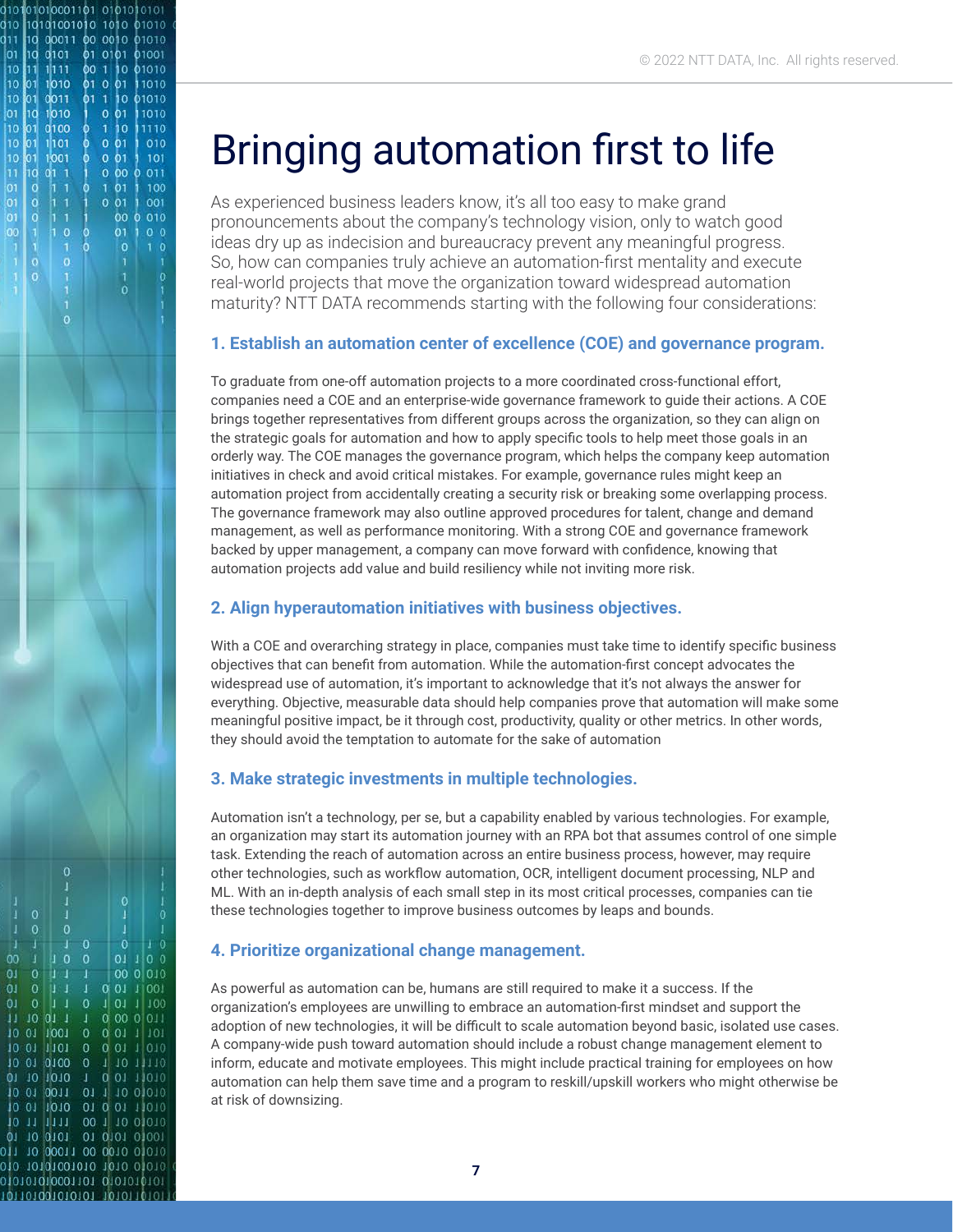## Inciting the great reengagement

Few would deny that the technological development of this century plays a leading role in our evolution as a society and will continue to do so. Over the coming years, we believe an exponential increase in the use of automation will power a profound transformation in the way the world lives and works.

At face value, automation is a tool to streamline processes, serve customers more efficiently and grow profit margins. It can help organizations overcome the current shortage of workers in key positions and retain the employees who still work there. But automation is much more than that. It unlocks the next level of human performance and achievement. When organizations embrace automation as a critical component of every business function — an automation-first approach  $-$  it creates unprecedented opportunities for people to rise above the grind of unfulfilling taskwork and unleash their full potential. It opens the door to more creative, exciting, rewarding endeavors best suited for the human mind.

In this way, hyperautomation can help organizations move past the Great Resignation and usher in what may one day be known as the Great Reengagement — a turning point in history when our understanding of work changed forever. And as the workforce of tomorrow works in lockstep with technology to achieve incredible levels of productivity, agility and resilience, businesses will be well-equipped to manage whatever challenges the world has in store.

## About the author



### [Tim Musselman,](mailto:Tim.Musselman%40nttdata.com?subject=) Director, Data Intelligence and Automation

Tim has spent his career focused on using cutting-edge technology to design and deliver innovative products and solutions for clients. He heads NTT DATA's strategic portfolio of offerings focused on data intelligence and automation and is the leader of NTT DATA's Global Intelligent Automation Center of Excellence.

## Ready to get started?

Your organization can make meaningful progress toward automation maturity in a relatively short time. Begin by looking at the company's current transformation and modernization projects, and then build in automation where appropriate. By incorporating automation into business optimization capabilities, an automation-first approach comes naturally. At the same time, use process data to identify the best opportunities to automate. For example, process mining tools can dig into processes and recommend those where automation will produce the highest return on value.

**NTT DATA Intelligent Automation can accelerate your digital transformation. Contact an [NTT DATA expert](https://us.nttdata.com/en/contact-us) and get started today.**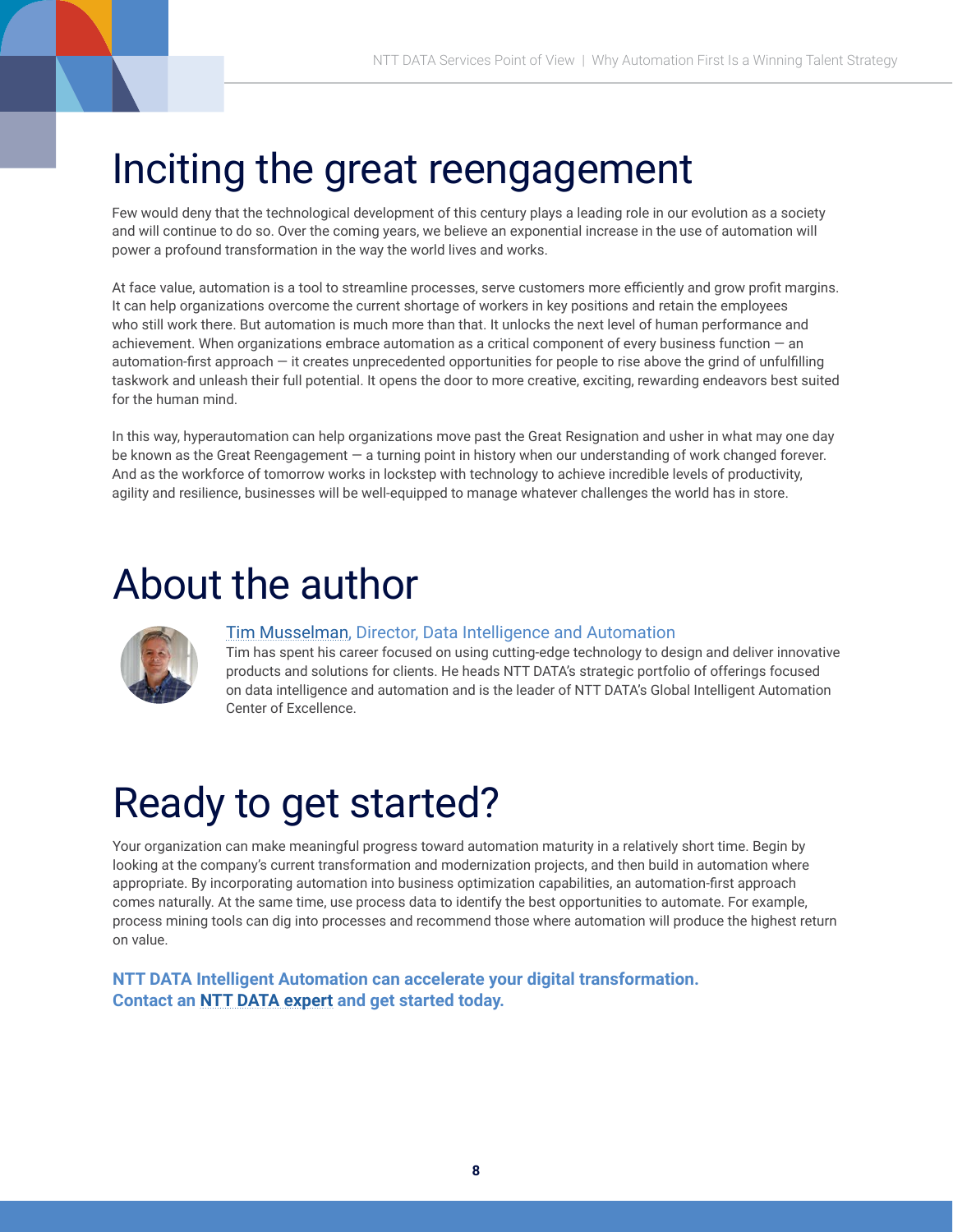## Sources

- 1. Lucas Mearian. "No end in sight for the Great Resignation; workers keep quitting for better pay, benefits." Computerworld. January 6, 2022. [https://](https://www.computerworld.com/article/3646390/no-end-in-sight-for-the-great-resignation-workers-keep-quitting-for-better-pay-benefits.html) [www.computerworld.com/article/3646390/no](https://www.computerworld.com/article/3646390/no-end-in-sight-for-the-great-resignation-workers-keep-quitting-for-better-pay-benefits.html)[end-in-sight-for-the-great-resignation-workers-keep](https://www.computerworld.com/article/3646390/no-end-in-sight-for-the-great-resignation-workers-keep-quitting-for-better-pay-benefits.html)[quitting-for-better-pay-benefits.html](https://www.computerworld.com/article/3646390/no-end-in-sight-for-the-great-resignation-workers-keep-quitting-for-better-pay-benefits.html)
- 2. Megan Leonhardt. "Over 4 million Americans have quit their jobs for 6 months in a row as the Great Resignation rages on." Fortune. February 1, 2022. [https://fortune.com/2022/02/01/great-resignation](https://fortune.com/2022/02/01/great-resignation-over-4-million-americans-quit-jobs-six-consecutive-months/ )[over-4-million-americans-quit-jobs-six-consecutive](https://fortune.com/2022/02/01/great-resignation-over-4-million-americans-quit-jobs-six-consecutive-months/ )[months/](https://fortune.com/2022/02/01/great-resignation-over-4-million-americans-quit-jobs-six-consecutive-months/ )
- 3. Ian Cook. "Who Is Driving the Great Resignation?" Harvard Business Review. September 15, 2021. [https://hbr.org/2021/09/who-is-driving-the-great](https://hbr.org/2021/09/who-is-driving-the-great-resignation)[resignation](https://hbr.org/2021/09/who-is-driving-the-great-resignation)
- 4. Jobs Reports. "2022 Trends United States Job Market Report." Joblist. January 6, 2022. [https://](https://www.joblist.com/jobs-reports/2022-trends-united-states-job-market-report) [www.joblist.com/jobs-reports/2022-trends-united](https://www.joblist.com/jobs-reports/2022-trends-united-states-job-market-report)[states-job-market-report](https://www.joblist.com/jobs-reports/2022-trends-united-states-job-market-report)
- 5. Jen Colletta. "Employees want more from work in 2022. Here's how to deliver." Human Resource Executive. December 9, 2021. [https://hrexecutive.](https://hrexecutive.com/employees-want-more-from-work-in-2022-heres-how-to-deliver/) [com/employees-want-more-from-work-in-2022](https://hrexecutive.com/employees-want-more-from-work-in-2022-heres-how-to-deliver/) [heres-how-to-deliver/](https://hrexecutive.com/employees-want-more-from-work-in-2022-heres-how-to-deliver/)
- 6. Shirley Hung and Sailee Ladole. "Delivering Superior Experiences: How Positive Agent Experience Amplifies Customer Experience." Everest Group. 2021